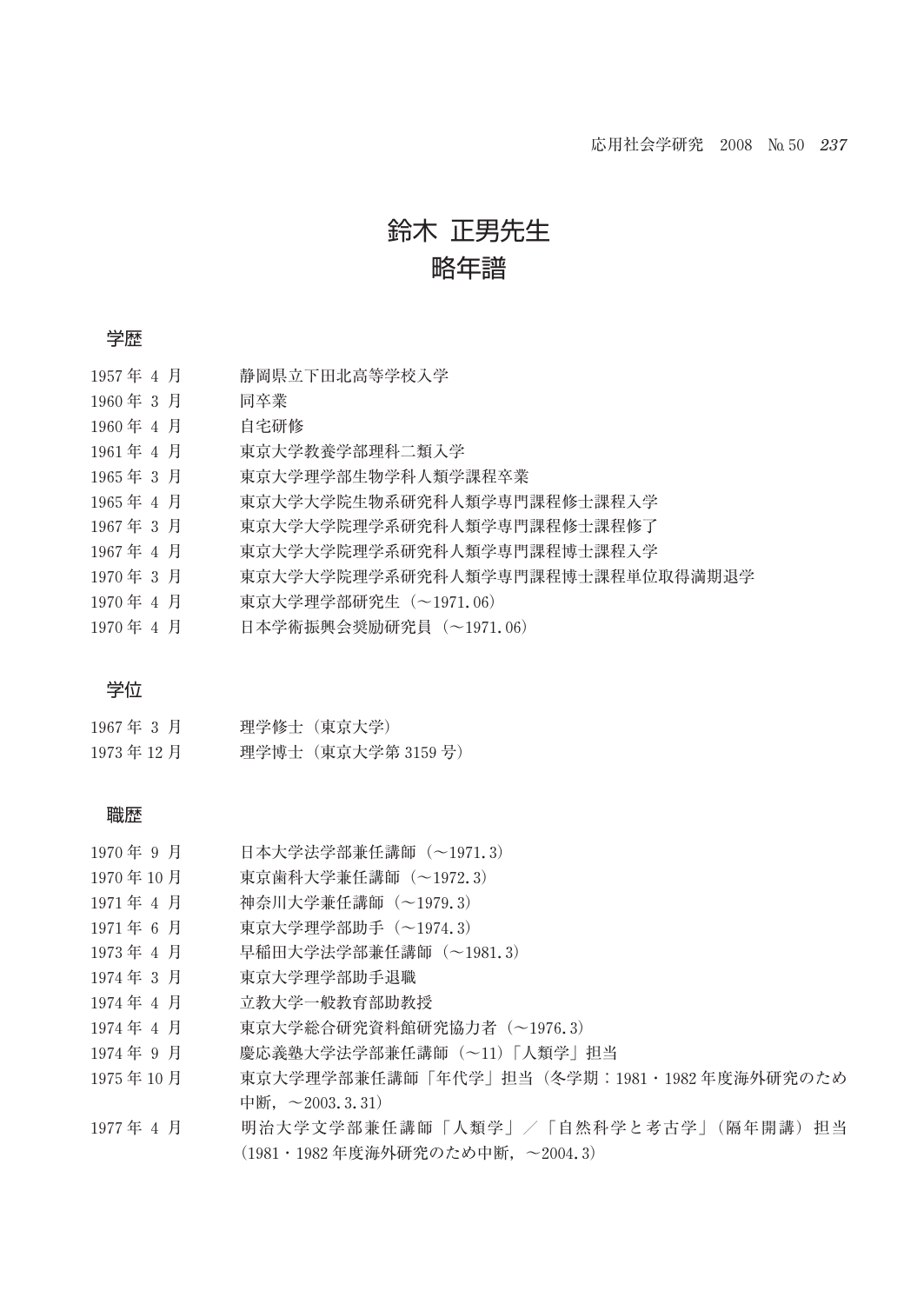*238*

- 1977 年 7 月 国際協力事業団派遣コロンボ計画技術協力専門家(~10.9,1978.7~10,1979.7~ 9)
- 1978 年 4 月 東京大学教養学部兼任講師(~1979.3)「人類学」担当
- 1987 年 4 月 立教大学一般教育部教授
- 1995 年 4 月 立教大学理学部総合講座教授
- 1996 年 10 月 東京学芸大学教育学部(文化財科学科)兼任講師(~2000.3)「文化財科学特殊講 義」担当
- 1997 年 4 月 立教大学理学部化学科教授(~2004.3)
- 1997 年 4 月 立教大学大学院理学研究科博士課程前期・後期課程化学専攻教授(~2007.03)
- 1997 年 4 月 立教大学原子力研究所員
- 2004 年 4 月 立教大学社会学部現代文化学科教授(~2007.03)

#### 学内役職

- 1991年 4 月 立教大学一般教育部長·評議員 (~1993.3)
- 1993 年 4 月 立教大学国際センター長(~1999.3.)
- 1996 年 10 月 立教大学原子炉統括本部副本部長(~1999.3)
- 1999 年 4 月 立教大学原子力研究所長(~2007.03)
- 1999 年 4 月 立教大学原子炉施設統括本部長(~2007.03)

#### 学会ならびに社会における活動

| 1965年 4 月 | 日本人類学会会員 |
|-----------|----------|
|-----------|----------|

- 1968 年 4 月 日本第四紀学会会員
- 1969 年 4 月 日本地質学会会員
- 1973 年 1 月 日本人類学会幹事(~1974.12)
- 1973 年 2 月 日本第四紀学会評議員(~1981.1)
- 1973 年 2 月 日本第四紀学会幹事(~1977.1)
- 1974 年 5 月 日本考古学協会会員
- 1976 年 2 月 日本学術会議第四紀研究連絡委員会委員(~1978.1)
- 1977 年 1 月 Nuclear Track Detection (Pergamon Press, London)編集顧問委員会委員(~ 1981.12)
- 1979 年 1 月 日本人類学会幹事(~12)
- 1981年10月 Max-Planck-Institut für Kernphysik (~1982.3;Heidelberg, Germany) 客員研究 員
- 1982 年 4 月 United States Geological Survey (~10 ; Denver, U.S.A.)客員研究員
- 1982 年 11 月 Geological Research and Development Centre (~1983.3 ; Bandung, Indonesia) 客員研究員
- 1983 年 3 月 日本文化財科学会会員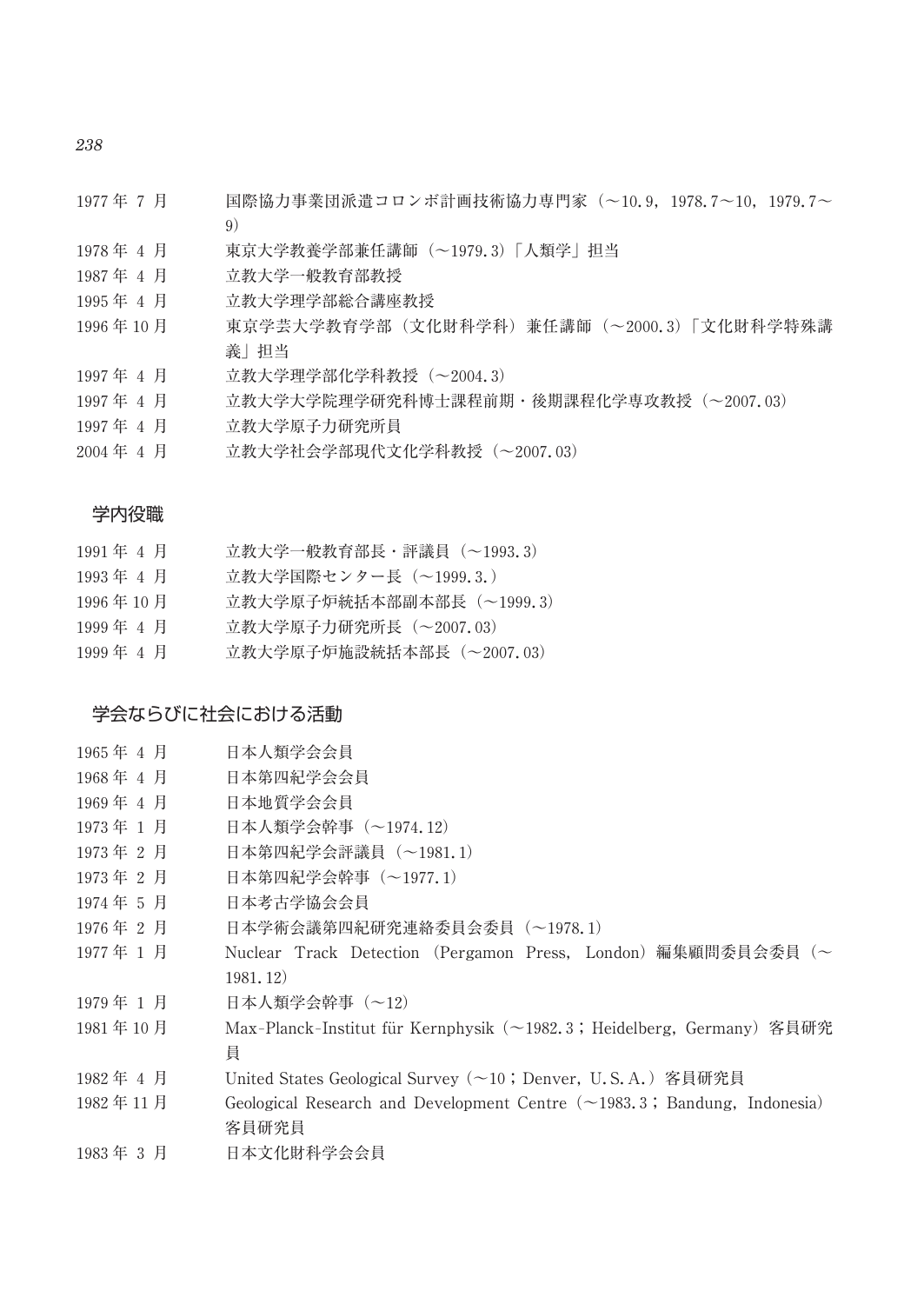| 1984年4月 | 日本火山学会会員 |
|---------|----------|
|---------|----------|

1985 年 7 月 日本学術会議第四紀研究連絡委員会委員・幹事

1985 年 8 月 日本第四紀学会評議員・幹事(~1887.7)

1986年 8 月 FTD Working Group (Subcommission on Geochronology, IUGS) 委員 (~1988.7) 1992 年 International Association for Obsidian Studies (U.S.A.)会員

2000 年度 日本学術振興会科学研究費委員会専門委員(部・複合領域分科・文化財科学)(第 1 段審査委員)(~2001 年度)

2004 年 Journal of Mediterranean Archaeology and Archaeometry 編集委員(~現在に至 る)

2005 年 Indo┳Pacific Prehistory Association (Australia)会員

#### 海外研究・調査/国際会議 (\*発表あり)

| 1968年8月29日  | 国際人類学民族学会議* (~9.7;東京・京都)                                                                                 |
|-------------|----------------------------------------------------------------------------------------------------------|
| 1973年8月26日  | 国際人類学民族学会議* (~9.12;Chicago,U.S.A.)                                                                       |
| 1973年11月19日 | 国際第四紀研究連合会議* (~12.19; Christchurch, New Zealand)                                                         |
| 1980年9月1日   | 2nd Fission Track Dating Workshop* $(\sim 9.24$ ; Pisa, Italy)                                           |
| 1983年8月29日  | 国際アジア・北アフリカ人文科学会議*(~9.7;東京・京都)                                                                           |
| 1984年7月31日  | 3rd Fission Track Dating Workshop* $(\sim 8.4$ ; Troy, U.S.A.)                                           |
| 1986年10月14日 | International Colloquium on Quaternary Stratigraphy of Asia and Pacific Area*<br>(~10.18;大阪)・組織委員会委員     |
| 1986年       | INQUA Congress* (Ottawa, Canada)                                                                         |
| 1988年7月31日  | 4th Fission Track Dating Workshop* (~8.4; Besancon, France) · 組織委員会委                                     |
|             | $\exists$ • Chairperson                                                                                  |
| 1992年       | 第1回イースター島調査(チリ共和国大使館招聘)                                                                                  |
| 1993年       | 第2回イースター島調査 (私費)                                                                                         |
| 1995年       | 第3回イースター島調査 (高梨学術奨励基金研究助成金)                                                                              |
| 1996年       | International Workshop on Archaeology in Easter Island and East Polynesia* 基調<br>講演(第4回イースター島調査)         |
| 1998年       | 第5回イースター島調査 (私費)                                                                                         |
| 2003年7月2日   | Melos International Workshop <sup>*</sup> , Melos Island, Greece, 2-5 July, 2003 (招待講演)                  |
| $2003$ 年    | 第6回イースター島調査(理学部海外研究費)                                                                                    |
| 2004年9月2日   | Obsidian Summit International Workshop*, Tokyo and Nagano, 2-6 September,<br>2004. 組織委員会代表(立教大学国際会議助成金他) |
| $2005$ 年    | 第7回イースター島調査 (社会学部海外研究費・地球環境財団研究奨励助成金)                                                                    |
| 2006年3月20日  | 18th Indo-Pacific Prehistory Association Congress <sup>*</sup> , University of the Philippines,          |
|             | Manila, 20-26 March 2006.                                                                                |
|             | Masao Suzuki (Rikkyo University): "What are the prerequisites and limitations of source                  |
|             | <i>identification of archaeological obsidians?"</i>                                                      |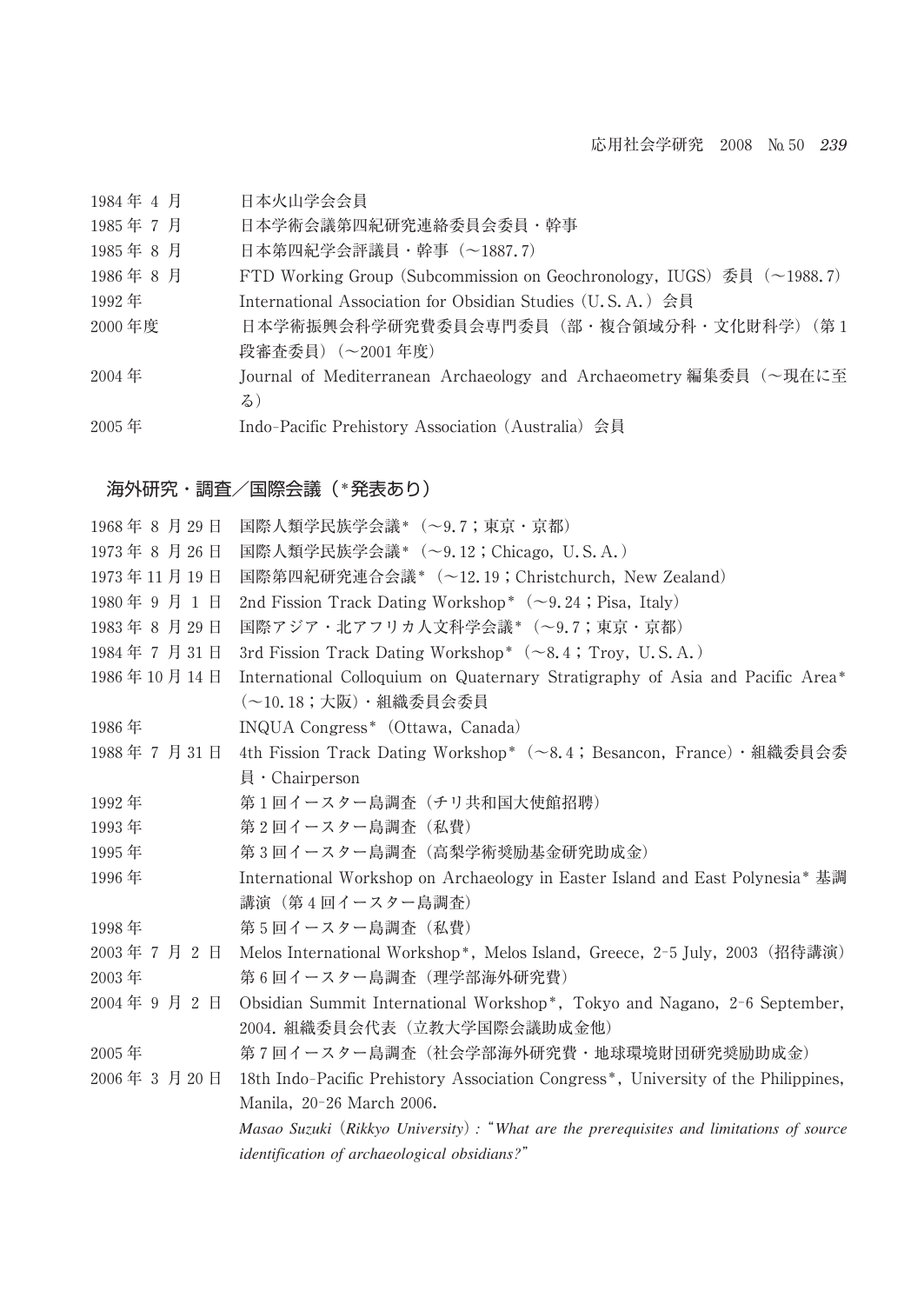*Watanabe, K*χ*, Liritzis, I*χ*, Ganetsos, T*χ*, Novak, S. W*χ*, Laskaris, N*χ*, Suzuki, M*χ*, Sasaki, K*χ*, and Ikeya, N. : "Hydrogen ion profiling of obsidian hydration layer using SIMS-SS"* 

#### 受賞・科学研究費補助金・受託研究・学内研究奨励助成金・その他

(1995 年度以降の資料を整備した)

- 1972 年 10 月 23 日 財団法人伊藤科学振興会研究助成金受賞
- 1995 年6月2 日 高梨学術奨励基金研究助成金受賞
- 1996 年度 受託研究費山武考古学研究所研究代表者『黒曜石の理化学的研究』
- 1997 年度 受託研究費群馬県埋蔵文化財調査センター研究代表者『三和工業団地遺跡出土黒曜 石産地分布』
- 1997 年度 受託研究費長野県埋蔵文化センター研究代表者『日向林 B 遺跡・貫ノ木遺跡の黒曜 石理化学分析他』
- 1998 年度 受託研究費北海道北見市中本遺跡調査団研究代表者『北海道北見市中本遺跡黒曜石 の分析』
- 1998 年度 文部省科学研究費補助金研究代表者基盤研究 C『黒曜石水和層年代測定法の高精度 化に関する研究』(~1999 年度)
- 1999 年度 インストランド 日本私立学校振興·共済事業団平成 11 年度 (第24回) 学術研究振興資金学術研究 研究代表者『小型研究用原子炉のデコミッショニングに関する研究』
- 2000 年度 日本私立学校振興・共済事業団平成 12 年度(第 25 回)学術研究振興資金学術研究 研究代表者『小型研究用原子炉のデコミッショニングに関する研究』
- 2000 年度 明治大学学術フロンティア『黒耀石研究センター』学外協力研究員・理論と方法グ ループ代表(~2004 年度)
- 2002 年度 文部科学省科学研究費補助金 研究代表者 基盤研究 B『被熱考古学的黒曜石のフィ ッショントラック年代による 2 万年前超の C-14 年代の較正』(~2003 年度)
- 2004 年度 立教大学研究奨励助成金学科間共同研究代表者『黒曜石考古気候学の創生・確立に 関する研究』
- 2005 年度 立教大学研究奨励助成金学科間共同研究代表者『黒曜石考古気候学の創生・確立に 関する研究』
- 2005年度 (助地球環境財団研究奨励助成金受賞

その他:[JICA 研修員受入れ(のべ 4 名 5 回)]

インドネシア国 (Mr. Wikarno, Mr. Ijep(1), Mr. Ijep(2)), マレーシア国 (Mr. Ung Inn Kan), フィ リピン国(Ms. Estrellita U. Tabora)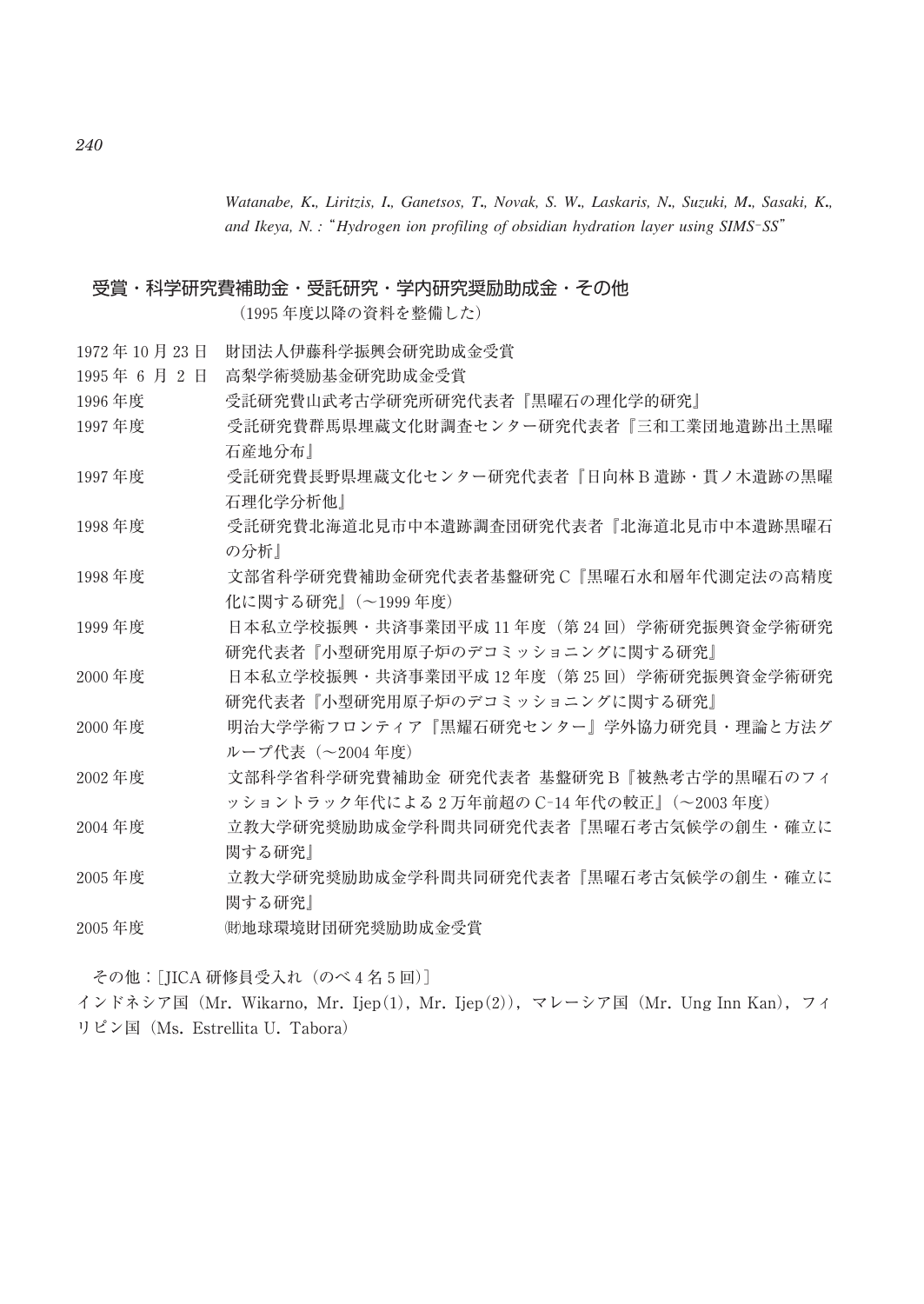## 鈴木 正男先生 業績一覧

#### 論文・報告書

- 1. Suzuki, M. 1965.09: Hunting temperature reaction. 人類学雑誌73, 110-111.
- 2. Suzuki, M. 1966.04 : Hunting temperature reaction Ⅱ. 人類学雑誌, 74, 49.
- 3. Watanabe, N.& Suzuki, M. 1969 : Fission track dating of archaeological glass materials from Japan. Nature, 222, 1057-1058.
- 4. 鈴木正男,1969:フィッショントラック法による曽根遺跡出土黒曜石片の原産地推定.考古学ジャ  $-+1$   $\mu$ , 36, 12-15.
- 5. 鈴木正男, 1969.11 : Fission Track 法による和田峠産黒曜石の年代測定法. 科学, 39, 622-623.
- 6. Suzuki, M. 1969.12 : Peripheral response to cold. 人類学雑誌, 77, 213-223.
- 7. 鈴木正男,1969.12:フィッショントラック法による黒曜石の噴出年代とウラン濃度の測定(第Ⅰ 報). 第四紀研究, 8, 123-130.
- 8. Suzuki, M. 1970.03 : Fission track ages and uranium contents of obsidians.人類学雑誌,78,  $50 - 58.$
- 9. Suzuki, M. 1970.03 : Fission track dating of archaeological materials from Japan. Proc. Ⅷth Int. Congr. of Anthrop. and Ethnol. Sciences, 3, 169-171.
- 10. 鈴木正男,1970.03:フィッショントラック法による黒曜石の噴出年代とウラン濃度の測定(第Ⅱ 報). 第四紀研究, 9, 1-6.
- 11. Suzuki, M. 1970.06: K-Ar and fission track ages of some obsidians from Japan. 地質学雑誌, 76,309┡313.
- 12. 鈴木正男, 1971.11: 三里塚. 千葉県北総公社. 230-232.
- 13. 鈴木正男, 1971.12:野川先土器時代遺跡の研究. 第四紀研究, 10, 231-270.
- 14. 鈴木正男, 1971.12: 南関東の立川,武蔵野ロームにおける先土器時代遺物包含層の編年. 第四紀研 究, 10, 290-316
- 15. 鈴木正男, 1972.05: 浜別海遺跡. 北地文化研究会. 169-170.
- 16. Suzuki, M. 1972.12 : Chronology of the Tachikawa loam as established by fission track and obsidian hydration dating. 第四紀研究, 11, 281-288.
- 17. Suzuki, M. 1973.03 : The use of obsidian for fission track dating with speial reference to the fading of spontaneous fission tracks observed in samples from the Niigata oil field. 地質学論集,8, 173┡182.
- 18. 鈴木正男, 1973.03:伊豆諸島出土の黒曜石に関する原産地推定とその問題. 文化財の保護, 5,  $147 - 158.$
- 19. Suzuki, M. 1973.03 : Chronology of prehistoric human activity in Kanto, Japan, Part I-Frame-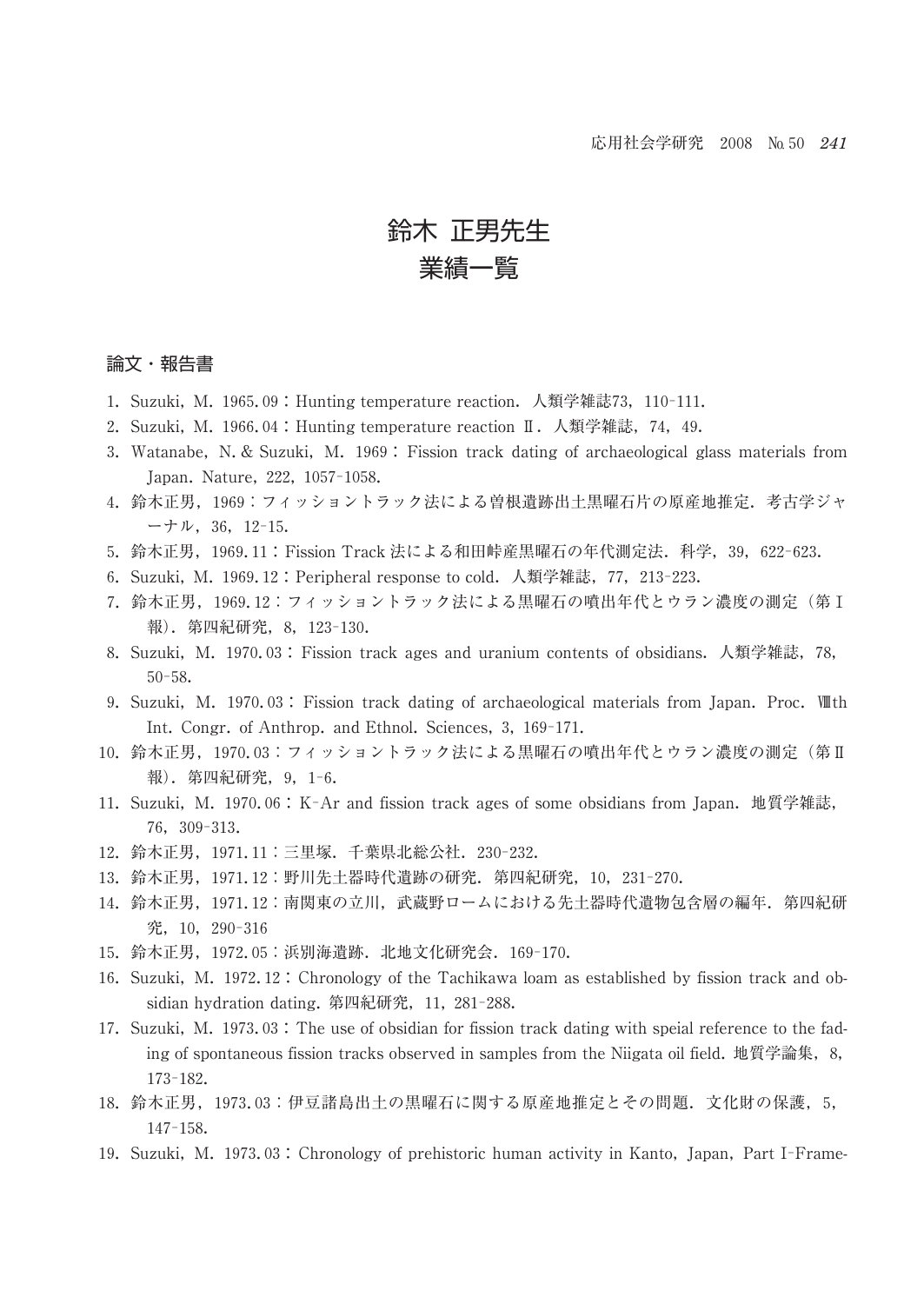work for reconstructing prehistoric human activity in obsidian. J. Fac. Sci., Univ. Tokyo, Sec. V., 3, 241-318.

- 020. Suzuki, M., 1973.12.10 : Chronology of prehistoric human activity in Kanto, Japan.
- 21. 鈴木正男, 1974.03:千葉ニュータウン遺跡. 千葉県北総公社. 381-389.
- 22. Suzuki, M. 1974.03 : Chronology of prehistoric human activity in Kanto, Japan, Part II-Time space analysis of obsidian transportation. J. Fac. Sci., Univ. Tokyo, Sec V.,  $4$ ,  $395-469$ .
- 23. 鈴木正男, 1975.06: 那覇山下町洞穴発掘経過報告. 人類学雑誌, 83, 125-130.
- 24. 鈴木正男, 1976.03: 田中谷戸遺跡. 田中谷戸遺跡調査会, 107-111.
- 25. 鈴木正男, 1976.12: 市立第五中学校遺跡. 市立第五中学校遺跡調査会, 121-124.
- 26. 鈴木正男, 1976.12:荒屋敷貝塚. 荒屋敷貝塚遺跡調査会, 60-62.
- 27. 鈴木正男, 1977.08: 考古化学とその周辺ーフィッション・トラック法による年代測定ー. 化学の領 域, 31, 71-80.
- 28. 鈴木正男,1977.12:五領ヶ台遺跡の黒曜石の分析. 自然と文化,1,27-29.
- 29. 鈴木正男, 1978.03: 動坂遺跡. 動坂貝塚調査会, 27-31.
- 30. 鈴木正男, 1979.03: 沖ノ島 I. 宗像大社復興期成会, 536-537.
- 31. Suzuki, M. 1979.10 : Progress report of the Indonesia–Japan joint research project on geology of human fossil-bearing formations in Java  $(1)$ . Bull. Geol. Res. and Dev. Centre, 1, 47–60.
- 32. Suzuki, M. 1979.12 : Stratigraphy and geological structure in the central part of Sangiran dome. Bull. Geol. Res. and Dev. Centre, 2, 55-61.
- 33. 鈴木正男, 1980.03: 鈴木遺跡Ⅲ. 鈴木遺跡調査会, 333-341.
- 34. 鈴木正男, 1980.03:黒曜石石器の年代測定と産地推定. 古文化財の研究, 68-81.
- 35. 鈴木正男, 1982.03: 尾崎遺跡. 練馬区遺跡調査会, 310-311.
- 36. Suzuki, M. 1983.10: Fission track dating–Current argument on dating younger zircon crystals-. 放射線, 10, 68-74.
- 37. Suzuki, M. 1983.12 : Basic data for identifying the source of archaeological obsidian by activation analysis and discriminant analysis. St. Paul's Review of Science,  $4$ ,  $99-110$ .
- 38. Suzuki, M. 1983.12 : Intrasite obsidian analysis of the Suzuki site, Tokyo. St. Paul's Review of Science, 4, 111-120.
- 39. 鈴木正男, 1984.03: 亀ヶ岡石器時代遺跡. 青森県郷土館, 205-206.
- 40. 鈴木正男, 1984.03: 橋本遺跡. 橋本遺跡調査会, 244-273.
- 41. 鈴木正男・一色直記,1984.03.31:八丈島湯浜遺跡の黒曜石の分析.付編 八丈島湯浜遺跡出土資料 の理化学的分析結果 2, 八丈島湯浜遺跡, 東京都埋蔵文化財調査報告, 11, 71-74.
- 42. Suzuki, M. 1984.08 : Discussion on terminology, anisotropy, and interprocedural cross-checks of fission track ages of zircon. 地質学雑誌, 90, 551-563.
- 43. Suzuki, M. 1984.12: Intrasite obsidian analysis of the Hashimoto site, Sagamihara-shi, Kanagawa-ken, Japan. St. Paul's Review of Science, 4, 121-130.
- 44. Suzuki, M. 1984.12 : Obsidian analysis : 1974–1984. St. Paul's Review of Science, 4, 131–140.
- 45. Suzuki, M. 1984.12 : Basic data for direct determination of fission track zeta constants for NBS SRM 961, 962, Corning Glass 1 and 2 using Fish Canyon tuff age standard zircon. St. Paul's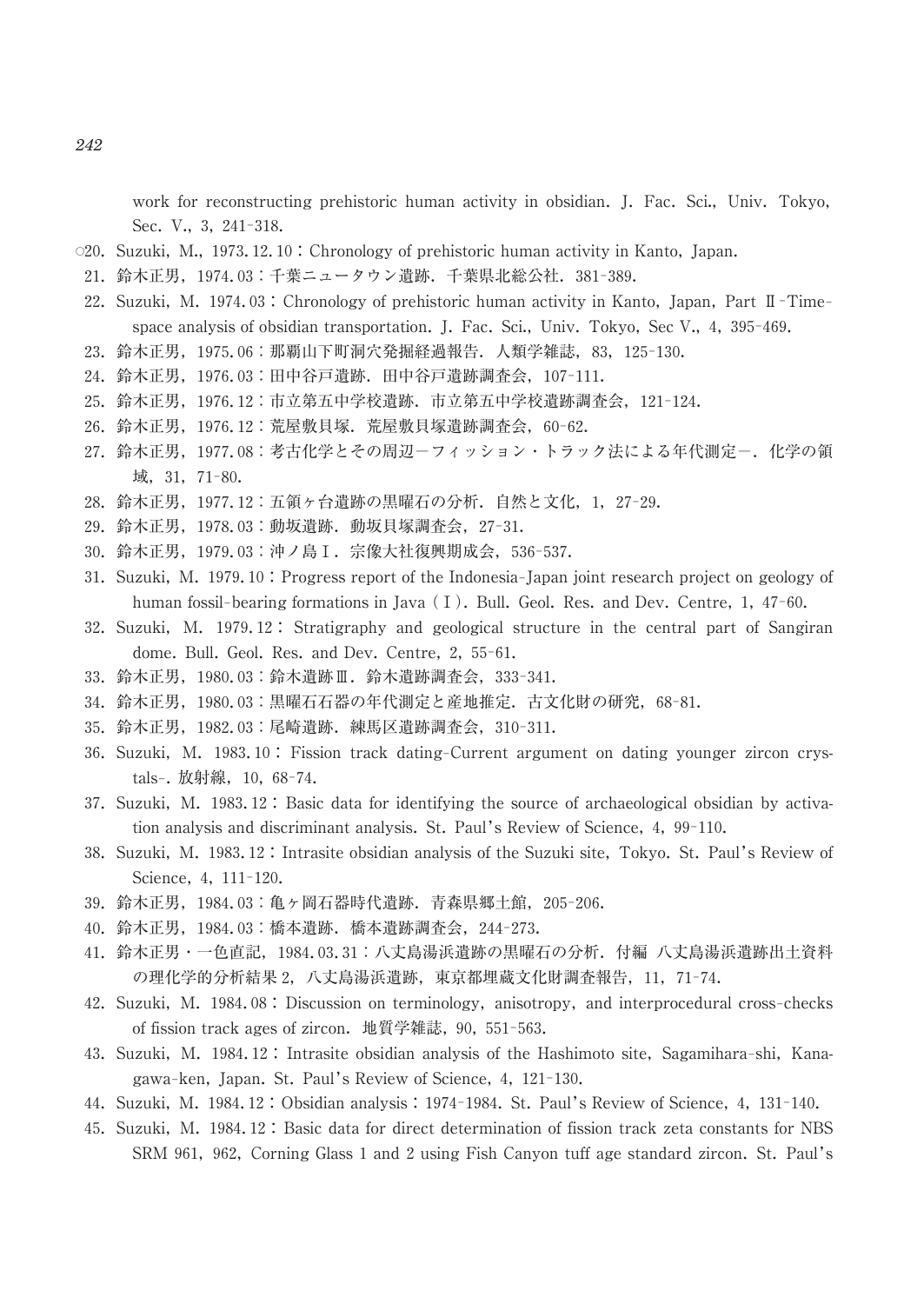Review of Science, 4, 141-156.

- 46. 鈴木正男, 1985.03: 長門深川古窯. 山口県教育委員会, 20-31.
- 47. 鈴木正男, 1985.04:黒曜石研究の現状と課題一関東・中部地方の事例を中心にー. 考古学ジャーナ  $\n *W*, 244, 2-6.$
- 48. Suzuki, M. et al., 1985.10 : Fission track ages of pumice tuff, tuff layers, and javites of hominid fossil-bearing formations in Sangiran, central Java. Special Publication of Geological Research and Development Centre, Bandung, Indonesia, 4, 309-357.
- 49. Suzuki, M. 1986 : Subdivision and correlation of the Quaternary in Japan. Recent Progress of Natural Sciences in Japan, 11, 3-16.
- 50. 鈴木正男, 1986.03:僧西大宮バイパス No.4 遺跡. 大宮市遺跡調査会, 112-122.
- 51. 鈴木正男, 1986.06: フィッショントラック年代測定法の現状. 月刊地球, 84, 363-369.
- 52. 鈴木正男, 1986.07: 代官山遺跡. 神奈川県立埋文センター, 442-451.
- 53. 鈴木正男, 1987.02 : NBS/SRM 962a の B および に値とその問題について. 放射線, 13,52-59.
- 54. 鈴木正男, 1987: 明石海岸における火山灰層のフィッショントラック年代. 国立歴史民族博物館研 究報告, 13, 191-200.
- 55. 鈴木正男他, 1988.02:フィッショントラック年代測定法. 地質学論集, 29, 37-57.
- 56. 鈴木正男, 1988.04: 第四紀火山灰層のフィッショントラック年代について. 地質学論集, 30, 219-221.
- 57. Miller, D. S., Eby, N., McCorkell, R., Rosenberg, P. F., and Suzuki, M. 1990 : Results of interlaboratory comparison of fission track ages for the 1988 Fission Track Workshop. Nuclear Tracks and Radiation Measurements, 17, 237-245.
- 58. 鈴木正男・戸村健児,1989.03.25:小沼湯滝バイパス関係遺跡発掘調査報告書Ⅰ 日焼遺跡・南原遺 跡・屋株遺跡・大倉崎館跡. 飯山市埋蔵文化財調査報告書第 19 集, 飯山市教育委員会, 104-106.
- 59. 鈴木正男, 1989.03: 西大宮バイパス No.5 遺跡. 大宮市遺跡調査会, 91-97.
- 60. 鈴木正男,1990:四葉地区遺跡旧石器時代黒曜石の分析 四葉地区遺跡旧石器時代編,板橋区四葉遺 跡調査会.
- 61. Suzuki, M. 1990 : Systematics in fission track dating. Nuclear Tracks and Radiation Measurements, 17, 430.
- 62. 佐藤興平・鈴木正男・柴田 賢,1990:アパタイトのフィッション・トラック年代からみた丹沢岩 体の冷却史と丹沢産地の変性作用. 地質学雑誌, 96, 69-72.
- 63. 鈴木正男, 1990.03:下箱田向山遺跡. 建設省・群馬県教育委員会・(財群馬県埋蔵文化財調査事業団,  $81 - 85.$
- 64. 鈴木正男・戸村健児, 1990.03: 鶴岡 2 遺跡Ⅱ–農地造成に伴う発掘調査報告書ー. 北海道上磯郡木 古内町教育委員会, 201-203.
- 65. 鈴木正男, 1991: 第四紀年代データベースについて. 月刊地球, 13, 259-264.
- 66. 野内秀明・鈴木正男・戸村健児,1991:三浦半島出土黒曜石の産地推定と水和層法年代測定につい て. 横須賀市博研報 (人文), 36, 1-30.
- 67. 鈴木正男,1991:砂田台遺跡Ⅱ
- 68. 鈴木正男・戸村健児, 1991.03.31:三の原遺跡出土の黒曜石の分析. 第Ⅲ章 自然科学的分析 2, 三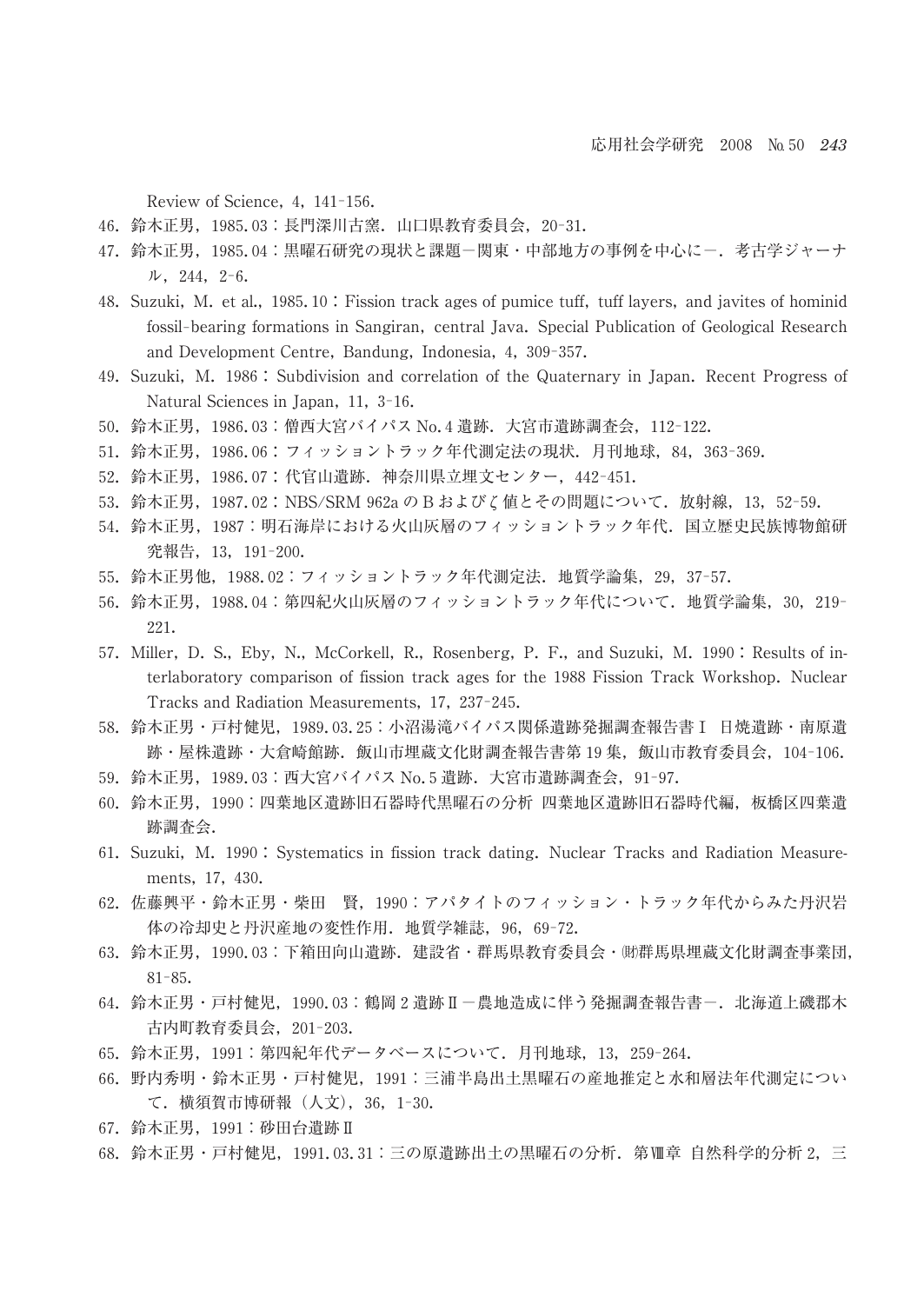の原遺跡,立教学院三の原遺跡調査団, 220-229.

- 69. 鈴木正男・戸村健児,1991.09.30:王子ノ台遺跡出土黒曜石の分析(中間報告).東海大学校地内遺 跡調査団報告 2, 39-43.
- 70. 鈴木正男,1991.11:中ッ原第 5 遺跡 B 地点の黒曜石の分析.中ッ原第 5 遺跡 B 地点の研究,八ヶ 岳旧石器研究グループ, 202-207.
- 71. 鈴木正男,1992:長美代遺跡
- 72. 鈴木正男,1992.03.31:黒曜石の分析.第 9 章,北海道礼文町浜中 2 遺跡の発掘調査,北海道礼文 町教育委員会,126┡128.
- 73. 鈴木正男, 1993.03: 長野県黒耀石原産地遺跡分布調査報告書. 和田村教育委員会, 203-217.
- 74. 鈴木正男・戸村健児, 1995.03: 西大宮バイパス No.6 遺跡. 大宮市遺跡調査会, 79-82.
- 75. 鈴木正男・戸村健児,1995.03:神奈川県指定史跡吉井貝塚を中心とした遺跡史跡整備報告書.横須 賀市教育委員会, 90-92.
- 76. Tabora, E. U., Santos, G. P. Ir., and Suzuki, M. 1996 : Fission Track Dating of Zircons from Northern Palawan. The Nucleus, 32, 36-38.
- 77. 鈴木正男, 1996:下戸塚遺跡の調査. 早稲田大学阿部球場跡地文化財調査報告書, 388-392.
- 78. 鈴木正男・戸村健児,1996.12.26:(天引狐崎・北西の久保・中高瀬観音山遺跡)黒曜石の分析天引 狐崎遺跡Ⅱ. 群馬県埋蔵文化財調査事業団, 204-208.
- 79. 鈴木正男,1997.03.31:下鎌田遺跡.関越自動車道(上越線)地域埋蔵文化財発掘調査報告書,山 武考古学研究所, 517-525.
- 80. 鈴木正男・二宮修治・熊谷昌史,1998.03:四葉地区遺跡縄文時代黒曜石の分析.四葉地区遺跡縄文 時代編, 板橋区四葉遺跡調査会.
- 81. 鈴木正男・熊谷昌史・榎本義宏,1998.03:中川貝塚出土黒曜石の分析.中川貝塚第 3 次調査,大宮 市遺跡調査会.
- 82. 鈴木正男・熊谷昌史,1998.03:高野南遺跡の黒曜石の分析.山武考古学研究所,高野南遺跡
- 83. 鈴木正男,1998.03:新堀東源ヶ原(行田Ⅲ)遺跡の黒曜石の分析.新堀東源ヶ原(行田Ⅲ)遺跡, 山武考古学研究所.
- 84. 鈴木正男,1998.03:横川大林遺跡の黒曜石の分析.横川大林遺跡,山武考古学研究所.
- 85. 鈴木正男,1998.03:五料野ヶ久保遺跡の黒曜石の分析.五料野ヶ久保遺跡,山武考古学研究所.
- 86. 鈴木正男,1998.03:行田大道北遺跡の黒曜石の分析.行田大道北遺跡,山武考古学研究所.
- 87. 鈴木正男,1998.03:八城二本杉遺跡の黒曜石の分析.八城二本杉遺跡,山武考古学研究所.
- 88. 鈴木正男・戸村健児, 1998.03.25:黒曜石分析. 白井遺跡群一縄文時代編一, 第 5 章第 4 節, (財群 馬県埋蔵文化財調査事業団調査報告書第 23 集, 225-227.
- 89. 鈴木正男他,1999.12:小型研究用原子炉のデコミッショニングに関する研究.日本私立学校振興・ 共済事業団平成 11年度(第 24 回)学術研究振興資金学術研究報告, 9-12.
- 90. Cristino, C. F., Enomoto, Y., Kumagai, M., Ninomiya, S., Stevenson, C. M., Suzuki, M., Teshirogi, M. and Tomura, K., 1999.12.25 : Analytical Data of Rapa Nui Geologic Obsidians by INAA and EDXRF. IAERU-9901, 1-21. (Alphabetical Order)
- 91. Ambiru, M., Enomoto, Y., Kumagai, M., Ohtake, N., M., Stevenson, C. M. and Suzuki, 1999.12.25 : Analytical Data of Nagano Geologic Obsidians by INAA. IAERU-9904, 1-32.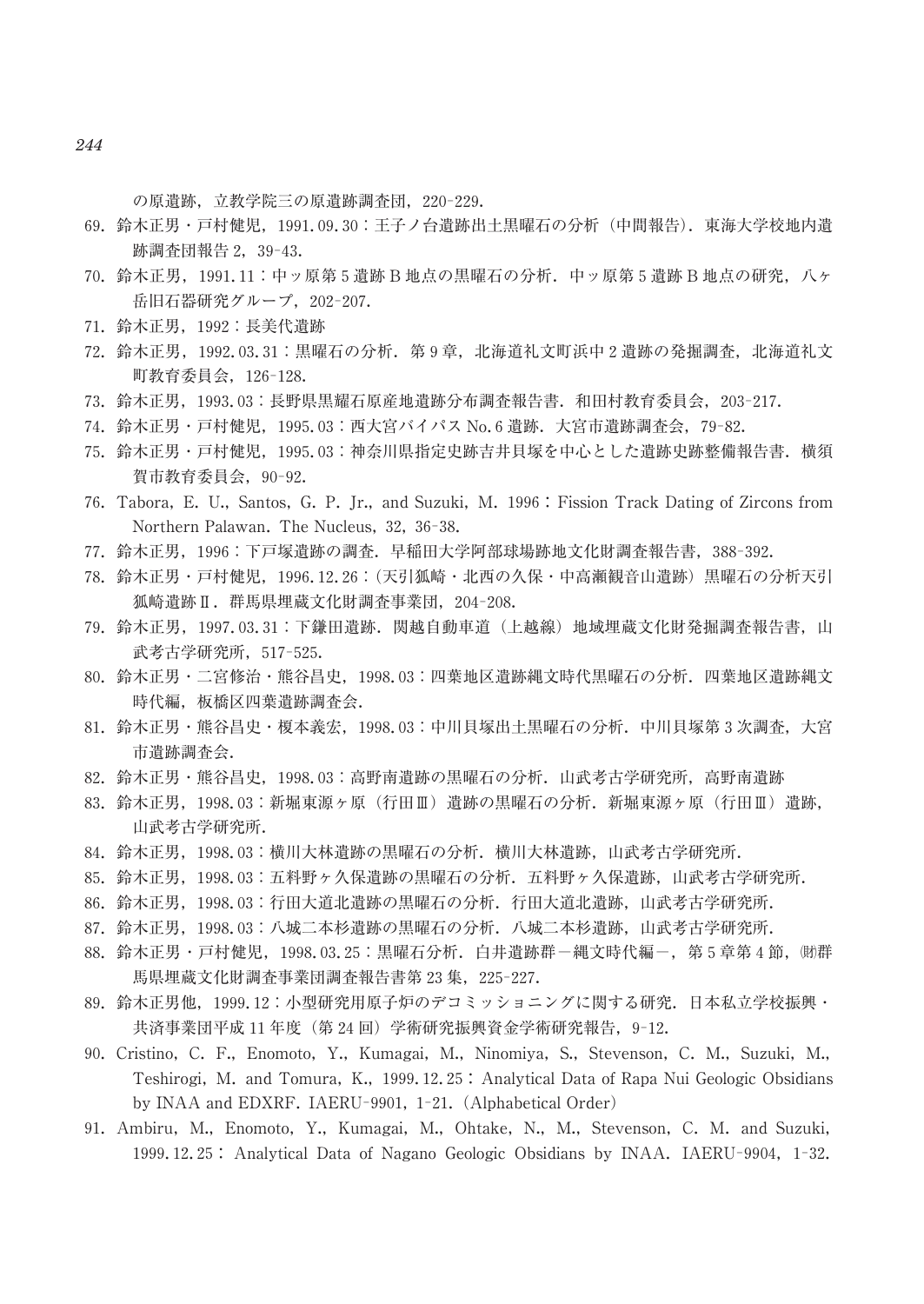(Alphabetical Order)

- 92. Cristino, C. F., Enomoto, Y., Kurosaki, T., Kumagai, M., Ninomiya, S., Stevenson, C. M. and Suzuki, M., 1999.12.25 : Analytical Data of Rapa Nui Archaeological Obsidians by INAA and EDXRF. IAERU-9903, 1-22. (Alphabetical Order)
- 93. 鈴木正男・熊谷昌史・榎本義宏,2000.03.31:日向林 B・七ツ栗・大平 B 遺跡出土黒曜石の分析. 第6章 自然科学分析 第7節,長野県埋蔵文化財センター発掘調査報告書 48, 242-253.
- 94. 鈴木正男・熊谷昌史・榎本義宏・渡辺圭太,2001.03.31:裏ノ山・東裏・大久保南・上ノ原遺跡出 土黒曜石の分析. 長野県埋蔵文化財センター発掘調査報告書.
- 95. 鈴木正男・熊谷昌史・榎本義宏・渡辺圭太,2001.03.31:西岡 A・貫ノ木・星光山荘遺跡出土黒曜 石の分析. 長野県埋蔵文化財センター発掘調査報告書.
- 96. 鈴木正男・渡辺圭太・安蒜政雄,2003:鷹山遺跡群第Ⅻ遺跡黒耀石研究センター地点出土考古学的 被熱黒曜石試料のフィッショントラック年代 (NA-LEVEL Ns=100).「鷹山遺跡群Ⅵ一明治大学 黒耀石研究センター地点の発掘調査-| (Takayama Site Cluster-Excavation at Loc. Meiji University Center for Obsidian and Lithic Studies, 2000 Season), 105-108.
- 97. Suzuki, M., 2003: An approach to the palaeoclimatic reconstruction using obsidian hydration as a temperature indicator. Melos International Workshop, Melos Island, Greece, 2-5 July, 2003
- 98. Ambrose, W., Stevenson, C., and Suzuki, M., 2003 : Current trends of obsidian studies in the Circum-Pacific region. The Bulletin of Meiji University Center for Obsidian and Lithic Studies, 2, 195-208.
- 99. Suzuki, M. and Watanabe, K., 2004 : Fission Track Ages of Indochinite Tektite from the Son Vi Cultural Layer. In (Imamura, K. and Chu Van Tan, Eds.) The Lang Vac Sites, Volume I: Basic Report on the Vietnam-Japan Joint Archaeological Research in Nghia Dan District, Nghe An Province, 1990-1991, The Vietnam-Japan Joint Archaeological Research Team (The 21st Century COE Program of the University of Tokyo), 222-223.
- 100. 池谷信之・渡辺圭太・鈴木正男,2005:旧石器時代の神津島黒曜石と海上渡航.考古学ジャーナル, 525, 12-14.
- 101. 渡辺圭太・鈴木正男,2006:黒曜石の水和速度と化学組成の関係について.考古学と自然科学,54,  $1 - 12.$
- 102. Suzuki, M., Allen, C., Ambiru, M., Ambrose, W., Campbell, I., Ikeya, N., Mochizuki, A., Otake, N., Sato, H., Shimada, K., Tomura, K., Tsurumaru, T., Watanabe, K., and Yamashina,  $T_{\rm t}$ : Comparison of EDXRF, INAA, and LA/ICP-MS for Sourcing Archaeological Obsidians. In (Suzuki, Mχ, Ambrose, Wχ, and Summerhayes, Gχ, Eds.) Obsidian Summit (in press).
- 103. Liritzis, I., Suzuki, M., Yamashina, A., Otake, N., and Watanabe, K. : SIMS H(+)Profiling of Japanese Obsidians. In (Suzuki, M., Ambrose, W., and Summerhayes, G., Eds.) Obsidian Summit (in press).

#### 著書

104. 鈴木正男,1974.01:最古の狩人たち(共著).講談社